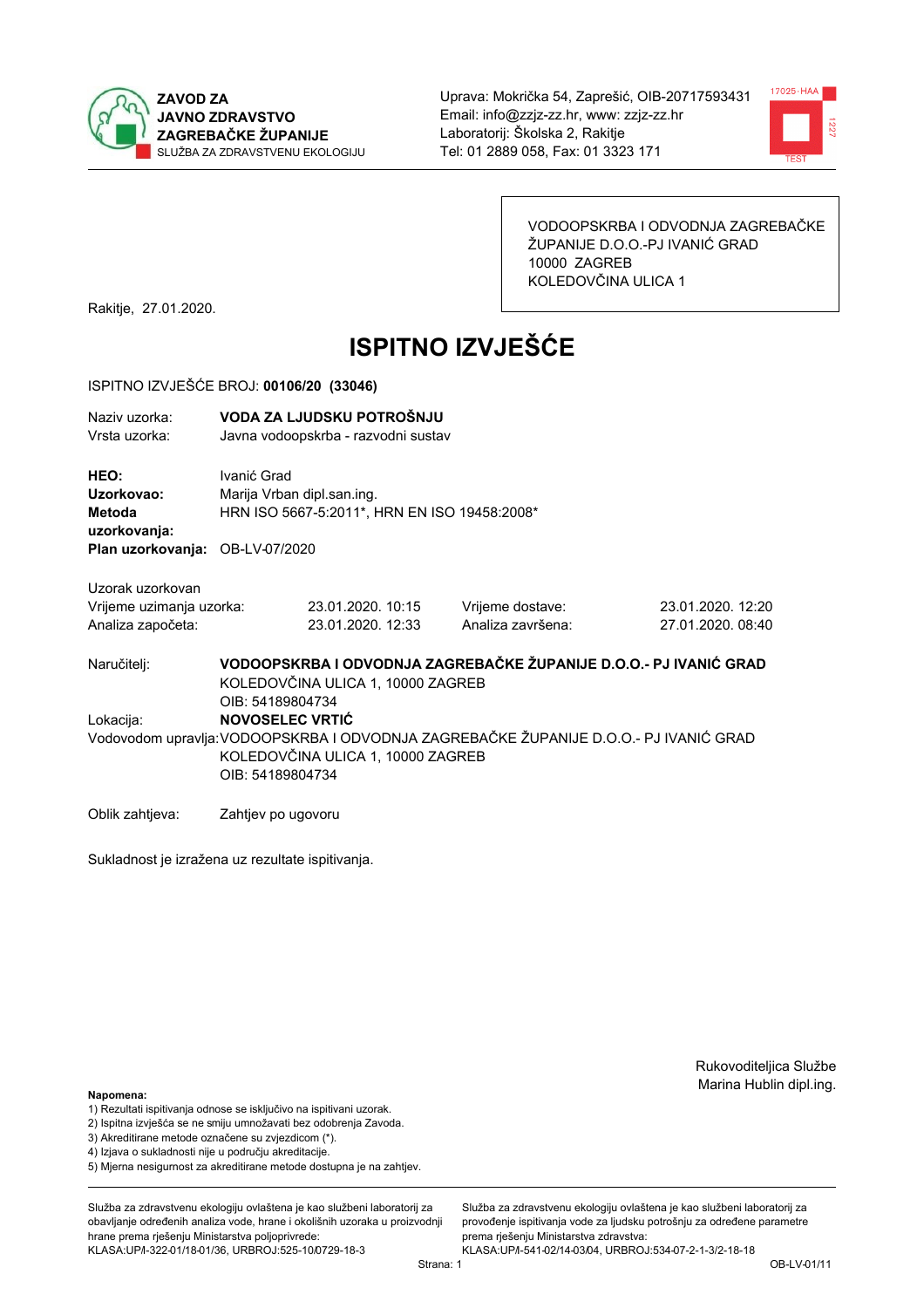### **REZULTATI ISPITIVANJA:**

Ispitno izviešće rezultat je elektroničke obrade podataka te je punovažeće bez žiga i potpisa

| Pokazatelj                | <b>Metoda</b>                           | <b>MJ</b>               | <b>Rezultatt</b> | MDK**         | <b>Sukladno</b> |
|---------------------------|-----------------------------------------|-------------------------|------------------|---------------|-----------------|
| Temperatura               | Standard Methods 21st Ed.<br>2005.2550B | $^{\circ}$ C            | 11,2             | 25            | DA              |
| Slobodni rezidualni klor  | HRN EN ISO 7393-2:2018                  | $mg/L$ Cl <sub>2</sub>  | 0,07             | 0,5           | DA              |
| Boja                      | HRN EN ISO 7887:2012                    | mg/L Pt/Co skale        | < 5              | 20            | DA              |
| Mutnoća                   | HRN EN ISO 7027-1:2016*                 | NTU jedinica            | 0,10             | 4             | DA              |
| <b>Miris</b>              | HRN EN 1622:2008                        |                         | bez              | bez           | DA              |
| Okus                      | HRN EN 1622:2008                        |                         | bez              | bez           | DA              |
| pH                        | HRN EN ISO 10523:2012*                  | pH jedinica             | 7,5              | $6, 5 - 9, 5$ | DA              |
| Temp.pri određivanju pH   |                                         | $^{\circ}$ C            | 11,9             |               |                 |
| Elektrovodljivost         | HRN EN 27888:2008*                      | µScm-1 pri 20°C         | 441              | 2.500         | DA              |
| Utrošak KMnO <sub>4</sub> | HRN EN ISO 8467:2001                    | mg/L O <sub>2</sub>     | 0,6              | 5             | DA              |
| Kloridi                   | HRN EN ISO 10304-1:2009*                | mg/L CI                 | 10               | 250           | DA              |
| Nitriti                   | HRN EN ISO 10304-1:2009*                | mg/L (NO <sub>2</sub> ) | < 0.050          | 0,5           | DA              |
| Nitrati                   | HRN EN ISO 10304-1:2009*                | mg/L (NO <sub>3</sub> ) | 5,0              | 50            | DA              |
| Amonij                    | HRN ISO 7150-1:1998*                    | mg/L (NH                | < 0,05           | 0,5           | DA              |

trezultat izražen kao manje od (<) odnosi se na granicu kvantifikacije

\*\*maksimalno dozvoljena koncentracija

### Izjava o sukladnosti

Prema ispitanim parametrima uzorak vode JE SUKLADAN zahtievima članka 5. Zakona o vodi za ljudsku potrošnju (NN 56/2013, 64/2015, 104/2017, 115/2018) i priloga I Pravilnika o parametrima sukladnosti, metodama analize, monitoringu i planovima sigurnosti vode za ljudsku potrošnju te načinu vođenja registra pravnih osoba koje obavljaju djelatnost javne vodoopskrbe (NN 125/2017).

> Voditeljica Odsjeka Nikolina Ciban dipl.ing.

## Odsjek za mikrobiološka ispitivanja voda

### **REZULTATI ISPITIVANJA:**

Ispitno izvješće rezultat je elektroničke obrade podataka te je punovažeće bez žiga i potpisa

| Pokazatelj             | <b>Metoda</b>           | <b>MJ</b>   | <b>Rezultat</b> | <b>MDK**</b> | <b>Sukladno</b> |
|------------------------|-------------------------|-------------|-----------------|--------------|-----------------|
| Ukupni koliformi       | HRN EN ISO 9308-1:2014* | broj/100 mL |                 |              | DA              |
| Escherichia coli       | HRN EN ISO 9308-1:2014* | broj/100 mL | < '             | 0            | DA              |
| Enterokoki             | HRN EN ISO 7899-2:2000* | broj/100 mL | < '             |              | DA              |
| Pseudomonas aeruginosa | HRN EN ISO 16266:2008*  | broj/100 mL | < '             | 0            | DA              |
| Aerobne bakt -36°C/48h | HRN EN ISO 6222:2000*   | broj/1 mL   |                 | 100          | DA              |
| Aerobne bakt -22°C/72h | HRN EN ISO 6222:2000*   | broj/1 mL   | 6               | 100          | DA              |

\*\* maksimalno dozvoljena koncentracija

### Izjava o sukladnosti

Prema ispitanim parametrima uzorak vode JE SUKLADAN zahtjevima članka 5. Zakona o vodi za ljudsku potrošnju (NN 56/2013, 64/2015, 104/2017, 115/2018) i priloga I Pravilnika o parametrima sukladnosti, metodama analize, monitoringu i planovima sigurnosti vode za ljudsku potrošnju te načinu vođenja registra pravnih osoba koje obavljaju djelatnost javne vodoopskrbe (NN 125/2017).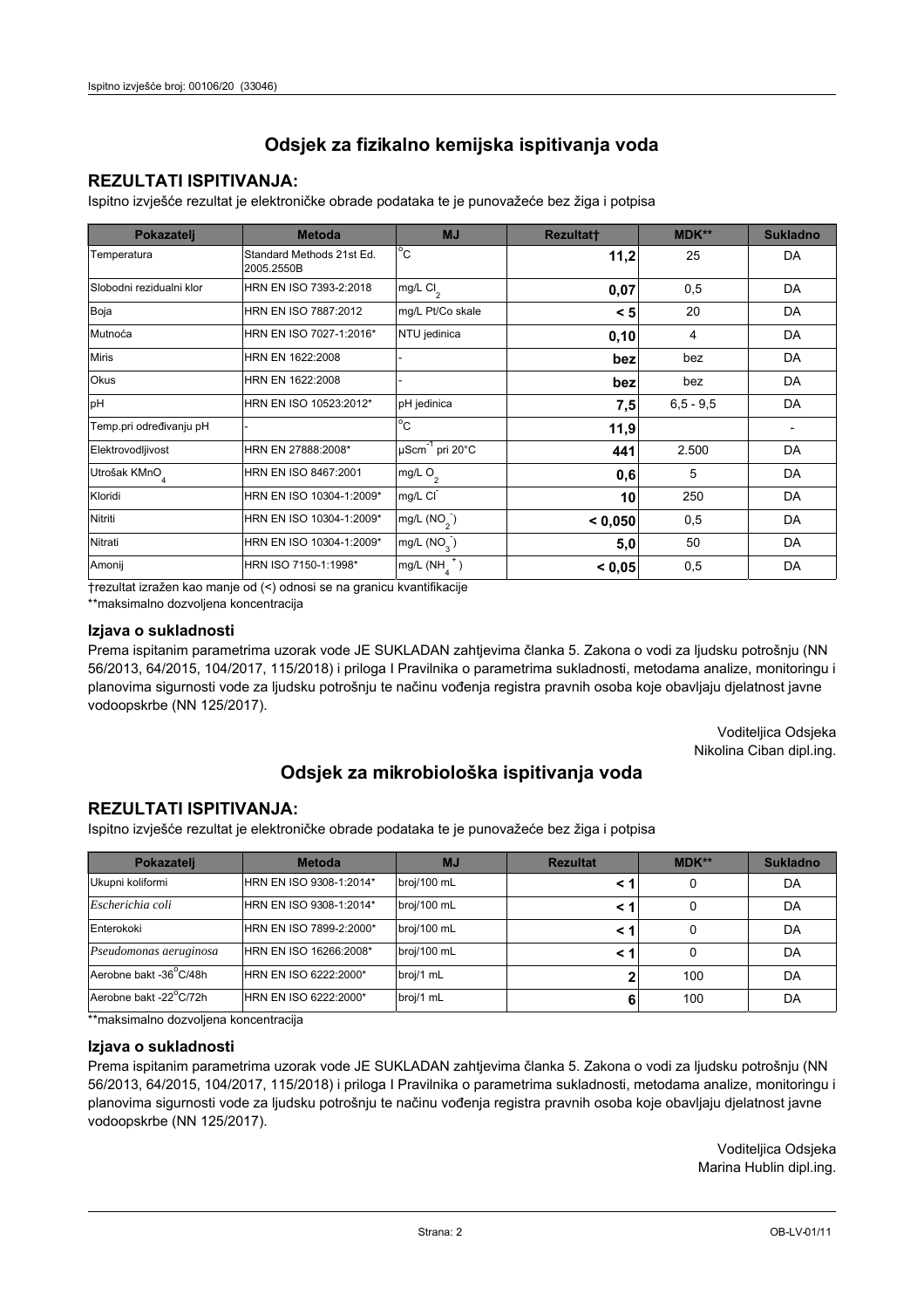



VODOOPSKRBA I ODVODNJA ZAGREBAČKE ŽUPANIJE D.O.O.-PJ IVANIĆ GRAD 10000 ZAGREB KOLEDOVČINA ULICA 1

Rakitje, 27.01.2020.

# **ISPITNO IZVJEŠĆE**

#### ISPITNO IZVJEŠĆE BROJ: 00105/20 (33045)

| Naziv uzorka: | VODA ZA LJUDSKU POTROŠNJU           |
|---------------|-------------------------------------|
| Vrsta uzorka: | Javna vodoopskrba - razvodni sustav |

HEO: Ivanić Grad Uzorkovao: Marija Vrban dipl.san.ing. Metoda HRN ISO 5667-5:2011\*, HRN EN ISO 19458:2008\* uzorkovanja: Plan uzorkovanja: OB-LV-07/2020

Uzorak uzorkovan Vrijeme uzimanja uzork

Analiza započeta:

| ca: | 23.01.2020. 09:50 |  |
|-----|-------------------|--|
|     | 23.01.2020.1232   |  |

Vrijeme dostave: Analiza završena: 23.01.2020. 12:20 27.01.2020. 08:39

Naručitelj:

Lokacija:

VODOOPSKRBA I ODVODNJA ZAGREBAČKE ŽUPANIJE D.O.O.- PJ IVANIĆ GRAD KOLEDOVČINA ULICA 1, 10000 ZAGREB OIB: 54189804734 **GRABERJE OŠ** Vodovodom upravlja: VODOOPSKRBA I ODVODNJA ZAGREBAČKE ŽUPANIJE D.O.O.- PJ IVANIĆ GRAD KOLEDOVČINA ULICA 1, 10000 ZAGREB OIB: 54189804734

Oblik zahtjeva: Zahtjev po ugovoru

Sukladnost je izražena uz rezultate ispitivanja.

Rukovoditeljica Službe Marina Hublin dipl.ing.

Napomena:

- 1) Rezultati ispitivanja odnose se isključivo na ispitivani uzorak.
- 2) Ispitna izvješća se ne smiju umnožavati bez odobrenja Zavoda.
- 3) Akreditirane metode označene su zvjezdicom (\*).
- 4) Iziava o sukladnosti nije u područiu akreditacije.
- 5) Mjerna nesigurnost za akreditirane metode dostupna je na zahtjev.

Služba za zdravstvenu ekologiju ovlaštena je kao službeni laboratorij za obavlianie određenih analiza vode, hrane i okolišnih uzoraka u proizvodniji hrane prema rješenju Ministarstva poljoprivrede: KLASA:UP/l-322-01/18-01/36, URBROJ:525-10/0729-18-3

Služba za zdravstvenu ekologiju ovlaštena je kao službeni laboratorij za provođenie ispitivania vode za liudsku potrošniu za određene parametre prema riešenju Ministarstva zdravstva:

KLASA:UP/l-541-02/14-03/04, URBROJ:534-07-2-1-3/2-18-18 Strana: 1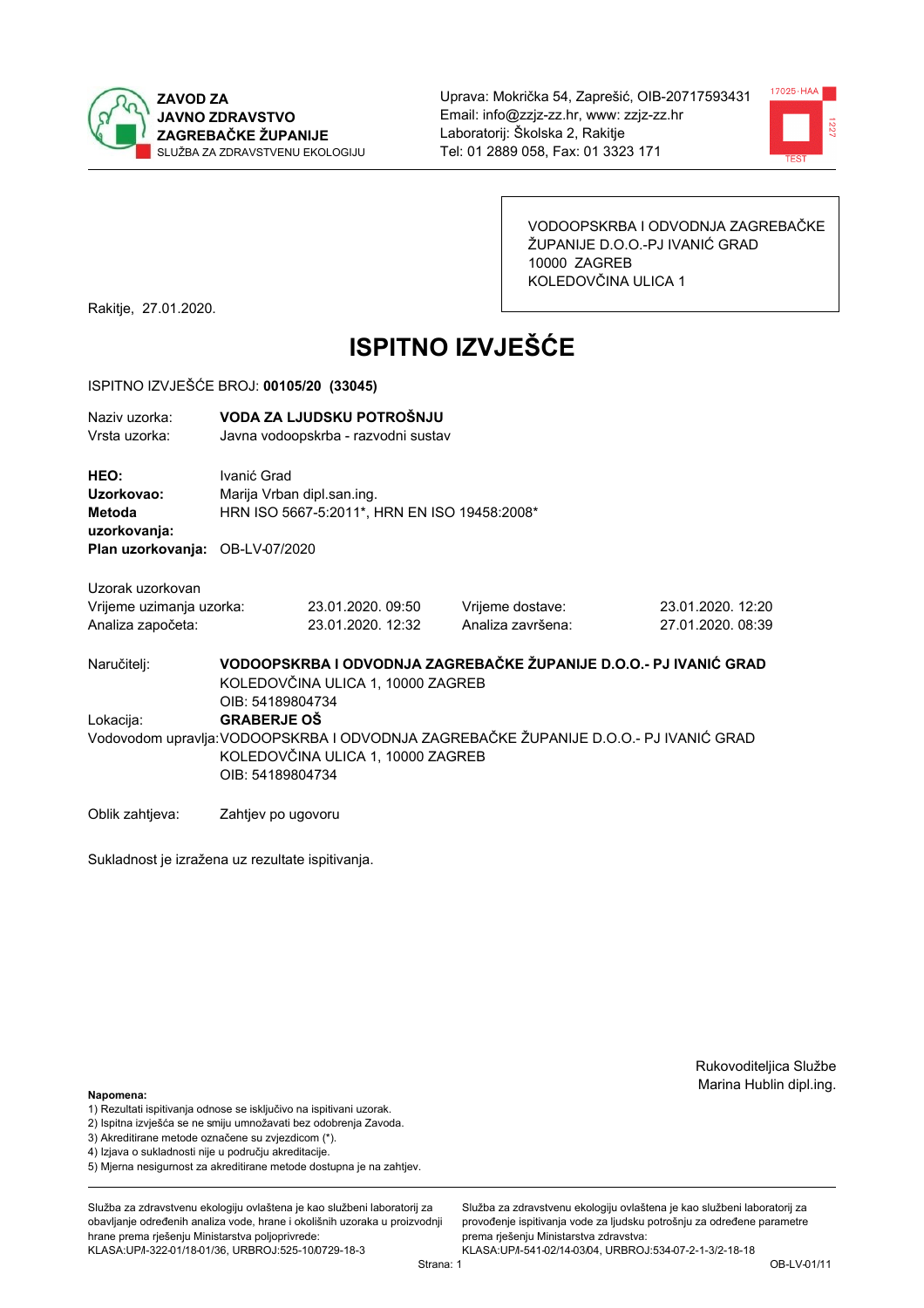### **REZULTATI ISPITIVANJA:**

Ispitno izviešće rezultat je elektroničke obrade podataka te je punovažeće bez žiga i potpisa

| Pokazatelj                | <b>Metoda</b>                           | <b>MJ</b>        | <b>Rezultatt</b> | MDK**         | <b>Sukladno</b> |
|---------------------------|-----------------------------------------|------------------|------------------|---------------|-----------------|
| Temperatura               | Standard Methods 21st Ed.<br>2005.2550B | $^{\circ}$ C     | 8,6              | 25            | DA              |
| Slobodni rezidualni klor  | HRN EN ISO 7393-2:2018                  | mg/L $Cl2$       | 0,13             | 0,5           | DA              |
| Boja                      | HRN EN ISO 7887:2012                    | mg/L Pt/Co skale | < 5              | 20            | DA              |
| Mutnoća                   | HRN EN ISO 7027-1:2016*                 | NTU jedinica     | 0,11             | 4             | DA              |
| <b>Miris</b>              | HRN EN 1622:2008                        |                  | bez              | bez           | DA              |
| <b>Okus</b>               | HRN EN 1622:2008                        |                  | bez              | bez           | DA              |
| pH                        | HRN EN ISO 10523:2012*                  | pH jedinica      | 7,5              | $6, 5 - 9, 5$ | DA              |
| Temp.pri određivanju pH   |                                         | $^{\circ}$ C     | 11,6             |               |                 |
| Elektrovodljivost         | HRN EN 27888:2008*                      | µScm-1 pri 20°C  | 430              | 2.500         | DA              |
| Utrošak KMnO <sub>4</sub> | HRN EN ISO 8467:2001                    | mg/L $O_2$       | 0,6              | 5             | DA              |
| Kloridi                   | HRN EN ISO 10304-1:2009*                | mg/L CI          | 10               | 250           | DA              |
| Nitriti                   | HRN EN ISO 10304-1:2009*                | mg/L $(NO2)$     | < 0,050          | 0,5           | DA              |
| Nitrati                   | HRN EN ISO 10304-1:2009*                | mg/L $(NO3)$     | 5,0              | 50            | DA              |
| Amonij                    | HRN ISO 7150-1:1998*                    | mg/L (NH         | < 0,05           | 0,5           | DA              |

trezultat izražen kao manje od (<) odnosi se na granicu kvantifikacije

\*\*maksimalno dozvoljena koncentracija

### Izjava o sukladnosti

Prema ispitanim parametrima uzorak vode JE SUKLADAN zahtievima članka 5. Zakona o vodi za ljudsku potrošnju (NN 56/2013, 64/2015, 104/2017, 115/2018) i priloga I Pravilnika o parametrima sukladnosti, metodama analize, monitoringu i planovima sigurnosti vode za ljudsku potrošnju te načinu vođenja registra pravnih osoba koje obavljaju djelatnost javne vodoopskrbe (NN 125/2017).

> Voditeljica Odsjeka Nikolina Ciban dipl.ing.

## Odsjek za mikrobiološka ispitivanja voda

### **REZULTATI ISPITIVANJA:**

Ispitno izvješće rezultat je elektroničke obrade podataka te je punovažeće bez žiga i potpisa

| Pokazatelj             | <b>Metoda</b>           | <b>MJ</b>   | <b>Rezultat</b> | $MDK**$ | <b>Sukladno</b> |
|------------------------|-------------------------|-------------|-----------------|---------|-----------------|
| Ukupni koliformi       | HRN EN ISO 9308-1:2014* | broj/100 mL |                 | 0       | DA              |
| Escherichia coli       | HRN EN ISO 9308-1:2014* | broj/100 mL |                 | 0       | DA              |
| Enterokoki             | HRN EN ISO 7899-2:2000* | broj/100 mL |                 | 0       | DA              |
| Pseudomonas aeruginosa | HRN EN ISO 16266:2008*  | broj/100 mL | < 1             | 0       | DA              |
| Aerobne bakt -36 C/48h | HRN EN ISO 6222:2000*   | broj/1 mL   | 6               | 100     | DA              |
| Aerobne bakt -22°C/72h | HRN EN ISO 6222:2000*   | broj/1 mL   | 15              | 100     | DA              |

\*\* maksimalno dozvoljena koncentracija

### Izjava o sukladnosti

Prema ispitanim parametrima uzorak vode JE SUKLADAN zahtjevima članka 5. Zakona o vodi za ljudsku potrošnju (NN 56/2013, 64/2015, 104/2017, 115/2018) i priloga I Pravilnika o parametrima sukladnosti, metodama analize, monitoringu i planovima sigurnosti vode za ljudsku potrošnju te načinu vođenja registra pravnih osoba koje obavljaju djelatnost javne vodoopskrbe (NN 125/2017).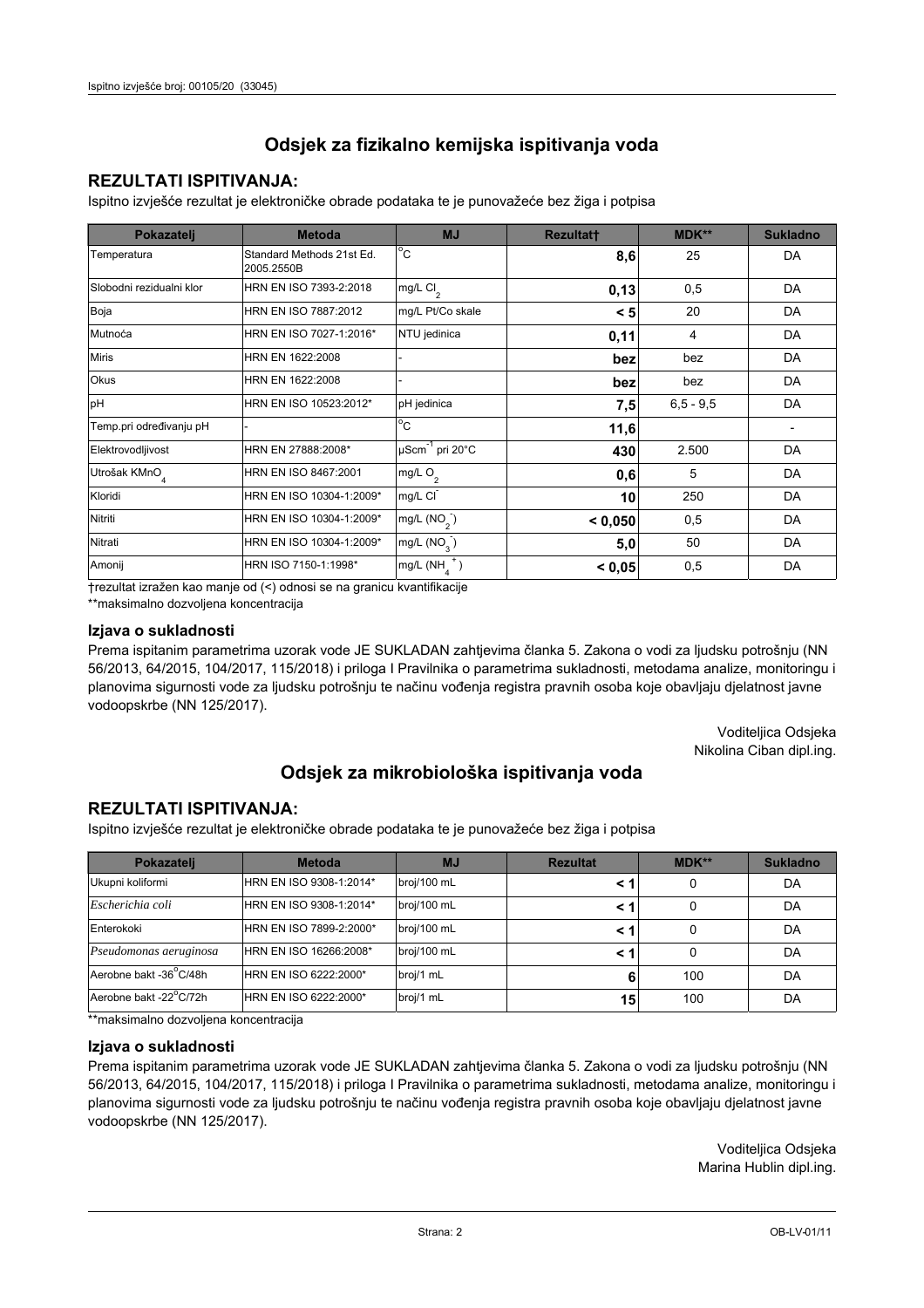



VODOOPSKRBA I ODVODNJA ZAGREBAČKE ŽUPANIJE D.O.O.-PJ IVANIĆ GRAD 10000 ZAGREB KOLEDOVČINA ULICA 1

Rakitje, 27.01.2020.

# **ISPITNO IZVJEŠĆE**

### ISPITNO IZVJEŠĆE BROJ: 00104/20 (33044)

| Naziv uzorka: | VODA ZA LJUDSKU POTROŠNJU    |
|---------------|------------------------------|
| Vrsta uzorka: | Javna vodoopskrba - spremnik |

HEO: Ivanić Grad Uzorkovao: Marija Vrban dipl.san.ing. Metoda HRN ISO 5667-5:2011\*, HRN EN ISO 19458:2008\* uzorkovanja: Plan uzorkovanja: OB-LV-07/2020

Uzorak uzorkovan

| Vrijeme uzimanja uzorka: | 23.01.2020.09:25  | Vrijeme dostave:  | 23.01.2020. 12:20 |
|--------------------------|-------------------|-------------------|-------------------|
| Analiza započeta:        | 23.01.2020. 12:30 | Analiza završena: | 27.01.2020.08:39  |

VODOOPSKRBA I ODVODNJA ZAGREBAČKE ŽUPANIJE D.O.O.- PJ IVANIĆ GRAD Naručitelj: KOLEDOVČINA ULICA 1, 10000 ZAGREB OIB: 54189804734 Lokacija: SOBOČANI REZERVOAR Vodovodom upravlja: VODOOPSKRBA I ODVODNJA ZAGREBAČKE ŽUPANIJE D.O.O.- PJ IVANIĆ GRAD KOLEDOVČINA ULICA 1, 10000 ZAGREB OIB: 54189804734

Oblik zahtjeva: Zahtjev po ugovoru

Sukladnost je izražena uz rezultate ispitivanja.

Rukovoditeljica Službe Marina Hublin dipl.ing.

### Napomena:

- 1) Rezultati ispitivanja odnose se isključivo na ispitivani uzorak.
- 2) Ispitna izvješća se ne smiju umnožavati bez odobrenja Zavoda.
- 3) Akreditirane metode označene su zvjezdicom (\*).
- 4) Iziava o sukladnosti nije u području akreditacije.
- 5) Mjerna nesigurnost za akreditirane metode dostupna je na zahtjev.

Služba za zdravstvenu ekologiju ovlaštena je kao službeni laboratorij za obavlianie određenih analiza vode, hrane i okolišnih uzoraka u proizvodniji hrane prema rješenju Ministarstva poljoprivrede: KLASA:UP/l-322-01/18-01/36, URBROJ:525-10/0729-18-3

Strana: 1

Služba za zdravstvenu ekologiju ovlaštena je kao službeni laboratorij za provođenie ispitivania vode za liudsku potrošniu za određene parametre prema riešenju Ministarstva zdravstva: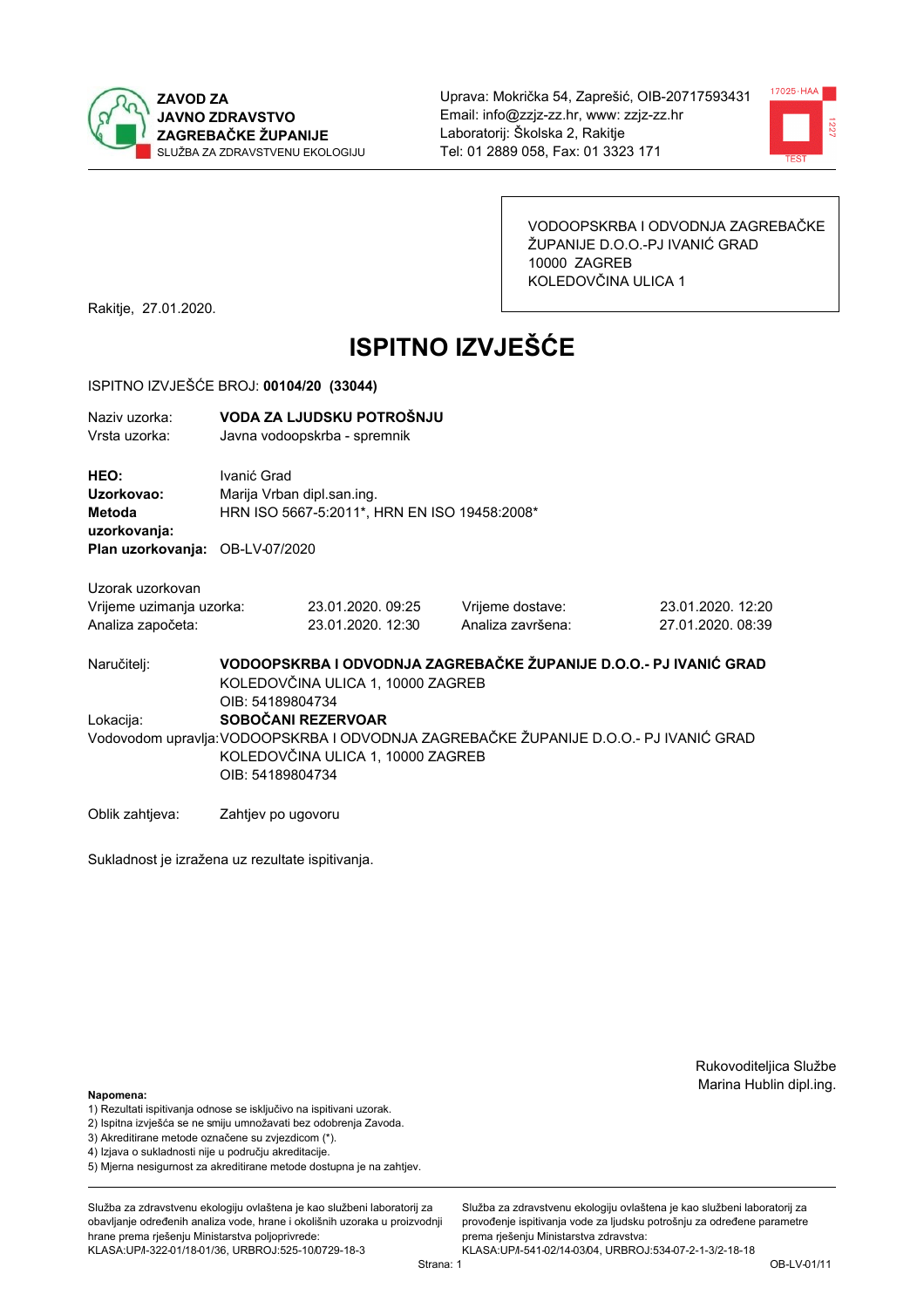### **REZULTATI ISPITIVANJA:**

Ispitno izviešće rezultat je elektroničke obrade podataka te je punovažeće bez žiga i potpisa

| Pokazatelj                | <b>Metoda</b>                           | <b>MJ</b>                   | <b>Rezultatt</b> | MDK**         | <b>Sukladno</b> |
|---------------------------|-----------------------------------------|-----------------------------|------------------|---------------|-----------------|
| Temperatura               | Standard Methods 21st Ed.<br>2005.2550B | $^{\circ}$ C                | 11,6             | 25            | DA              |
| Slobodni rezidualni klor  | HRN EN ISO 7393-2:2018                  | mg/L Cl <sub>2</sub>        | 0,17             | 0,5           | DA              |
| Boja                      | HRN EN ISO 7887:2012                    | mg/L Pt/Co skale            | < 5              | 20            | DA              |
| Mutnoća                   | HRN EN ISO 7027-1:2016*                 | NTU jedinica                | 0,10             | 4             | DA              |
| <b>Miris</b>              | HRN EN 1622:2008                        |                             | bez              | bez           | DA              |
| <b>Okus</b>               | HRN EN 1622:2008                        |                             | bez              | bez           | DA              |
| pH                        | HRN EN ISO 10523:2012*                  | pH jedinica                 | 7,5              | $6, 5 - 9, 5$ | DA              |
| Temp.pri određivanju pH   |                                         | $\overline{C}$              | 11,4             |               |                 |
| Elektrovodljivost         | HRN EN 27888:2008*                      | µScm <sup>-1</sup> pri 20°C | 433              | 2.500         | DA              |
| Utrošak KMnO <sub>4</sub> | HRN EN ISO 8467:2001                    | mg/L O <sub>2</sub>         | 0,6              | 5             | DA              |
| Kloridi                   | HRN EN ISO 10304-1:2009*                | mg/L CI                     | 10               | 250           | DA              |
| Nitriti                   | HRN EN ISO 10304-1:2009*                | mg/L $(NO2)$                | < 0,050          | 0,5           | DA              |
| Nitrati                   | HRN EN ISO 10304-1:2009*                | mg/L (NO <sub>3</sub> )     | 5,0              | 50            | DA              |
| Amonij                    | HRN ISO 7150-1:1998*                    | mg/L (NH                    | < 0,05           | 0,5           | DA              |

trezultat izražen kao manje od (<) odnosi se na granicu kvantifikacije

\*\*maksimalno dozvoljena koncentracija

### Izjava o sukladnosti

Prema ispitanim parametrima uzorak vode JE SUKLADAN zahtievima članka 5. Zakona o vodi za ljudsku potrošnju (NN 56/2013, 64/2015, 104/2017, 115/2018) i priloga I Pravilnika o parametrima sukladnosti, metodama analize, monitoringu i planovima sigurnosti vode za ljudsku potrošnju te načinu vođenja registra pravnih osoba koje obavljaju djelatnost javne vodoopskrbe (NN 125/2017).

> Voditeljica Odsjeka Nikolina Ciban dipl.ing.

## Odsjek za mikrobiološka ispitivanja voda

### **REZULTATI ISPITIVANJA:**

Ispitno izvješće rezultat je elektroničke obrade podataka te je punovažeće bez žiga i potpisa

| Pokazatelj             | <b>Metoda</b>           | <b>MJ</b>   | <b>Rezultat</b> | <b>MDK**</b> | <b>Sukladno</b> |
|------------------------|-------------------------|-------------|-----------------|--------------|-----------------|
| Ukupni koliformi       | HRN EN ISO 9308-1:2014* | broj/100 mL |                 |              | DA              |
| Escherichia coli       | HRN EN ISO 9308-1:2014* | broj/100 mL | < 1             |              | DA              |
| Enterokoki             | HRN EN ISO 7899-2:2000* | broj/100 mL | < '             |              | DA              |
| Pseudomonas aeruginosa | HRN EN ISO 16266:2008*  | broj/100 mL | < 1             | 0            | DA              |
| Aerobne bakt -36 C/48h | HRN EN ISO 6222:2000*   | broj/1 mL   |                 | 100          | DA              |
| Aerobne bakt -22°C/72h | HRN EN ISO 6222:2000*   | broj/1 mL   | < 1             | 100          | DA              |

\*\* maksimalno dozvoljena koncentracija

### Izjava o sukladnosti

Prema ispitanim parametrima uzorak vode JE SUKLADAN zahtjevima članka 5. Zakona o vodi za ljudsku potrošnju (NN 56/2013, 64/2015, 104/2017, 115/2018) i priloga I Pravilnika o parametrima sukladnosti, metodama analize, monitoringu i planovima sigurnosti vode za ljudsku potrošnju te načinu vođenja registra pravnih osoba koje obavljaju djelatnost javne vodoopskrbe (NN 125/2017).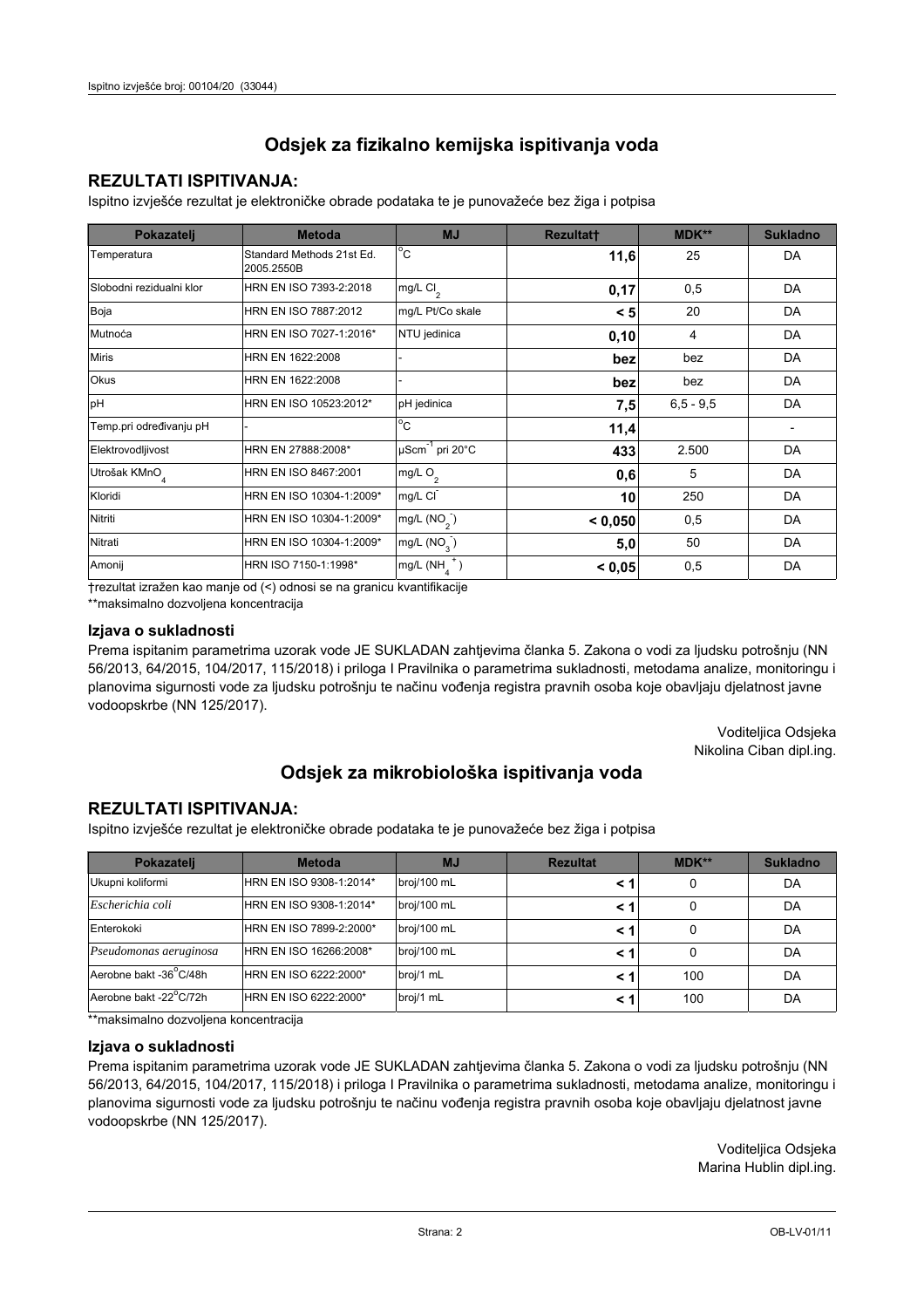



VODOOPSKRBA I ODVODNJA ZAGREBAČKE ŽUPANIJE D.O.O.-PJ IVANIĆ GRAD 10000 ZAGREB KOLEDOVČINA ULICA 1

Rakitje, 27.01.2020.

# **ISPITNO IZVJEŠĆE**

#### ISPITNO IZVJEŠĆE BROJ: 00103/20 (33043)

| Naziv uzorka: | VODA ZA LJUDSKU POTROŠNJU           |
|---------------|-------------------------------------|
| Vrsta uzorka: | Javna vodoopskrba - razvodni sustav |

HEO: Ivanić Grad Uzorkovao: Marija Vrban dipl.san.ing. Metoda HRN ISO 5667-5:2011\*, HRN EN ISO 19458:2008\* uzorkovanja: Plan uzorkovanja: OB-LV-07/2020

Uzorak uzorkovan Vrijeme uzimanja uzorka: Analiza započeta:

23.01.2020.09:00 Vrijeme dostave: 23.01.2020. 12:29 Analiza završena: 23.01.2020. 12:20 27.01.2020. 08:38

VODOOPSKRBA I ODVODNJA ZAGREBAČKE ŽUPANIJE D.O.O.- PJ IVANIĆ GRAD Naručitelj: KOLEDOVČINA ULICA 1, 10000 ZAGREB OIB: 54189804734 Lokacija: **KLOŠTAR IVANIĆ, VRTIĆ PROLJEĆE** Vodovodom upravlja: VODOOPSKRBA I ODVODNJA ZAGREBAČKE ŽUPANIJE D.O.O.- PJ IVANIĆ GRAD KOLEDOVČINA ULICA 1, 10000 ZAGREB OIB: 54189804734

Oblik zahtjeva: Zahtjev po ugovoru

Sukladnost je izražena uz rezultate ispitivanja.

Rukovoditeljica Službe Marina Hublin dipl.ing.

Napomena:

- 1) Rezultati ispitivanja odnose se isključivo na ispitivani uzorak.
- 2) Ispitna izvješća se ne smiju umnožavati bez odobrenja Zavoda.
- 3) Akreditirane metode označene su zvjezdicom (\*).
- 4) Iziava o sukladnosti nije u područiu akreditacije.
- 5) Mjerna nesigurnost za akreditirane metode dostupna je na zahtjev.

Služba za zdravstvenu ekologiju ovlaštena je kao službeni laboratorij za obavlianie određenih analiza vode, hrane i okolišnih uzoraka u proizvodniji hrane prema rješenju Ministarstva poljoprivrede: KLASA:UP/l-322-01/18-01/36, URBROJ:525-10/0729-18-3

Služba za zdravstvenu ekologiju ovlaštena je kao službeni laboratorij za provođenie ispitivania vode za liudsku potrošniu za određene parametre prema riešenju Ministarstva zdravstva:

KLASA:UP/l-541-02/14-03/04, URBROJ:534-07-2-1-3/2-18-18 Strana: 1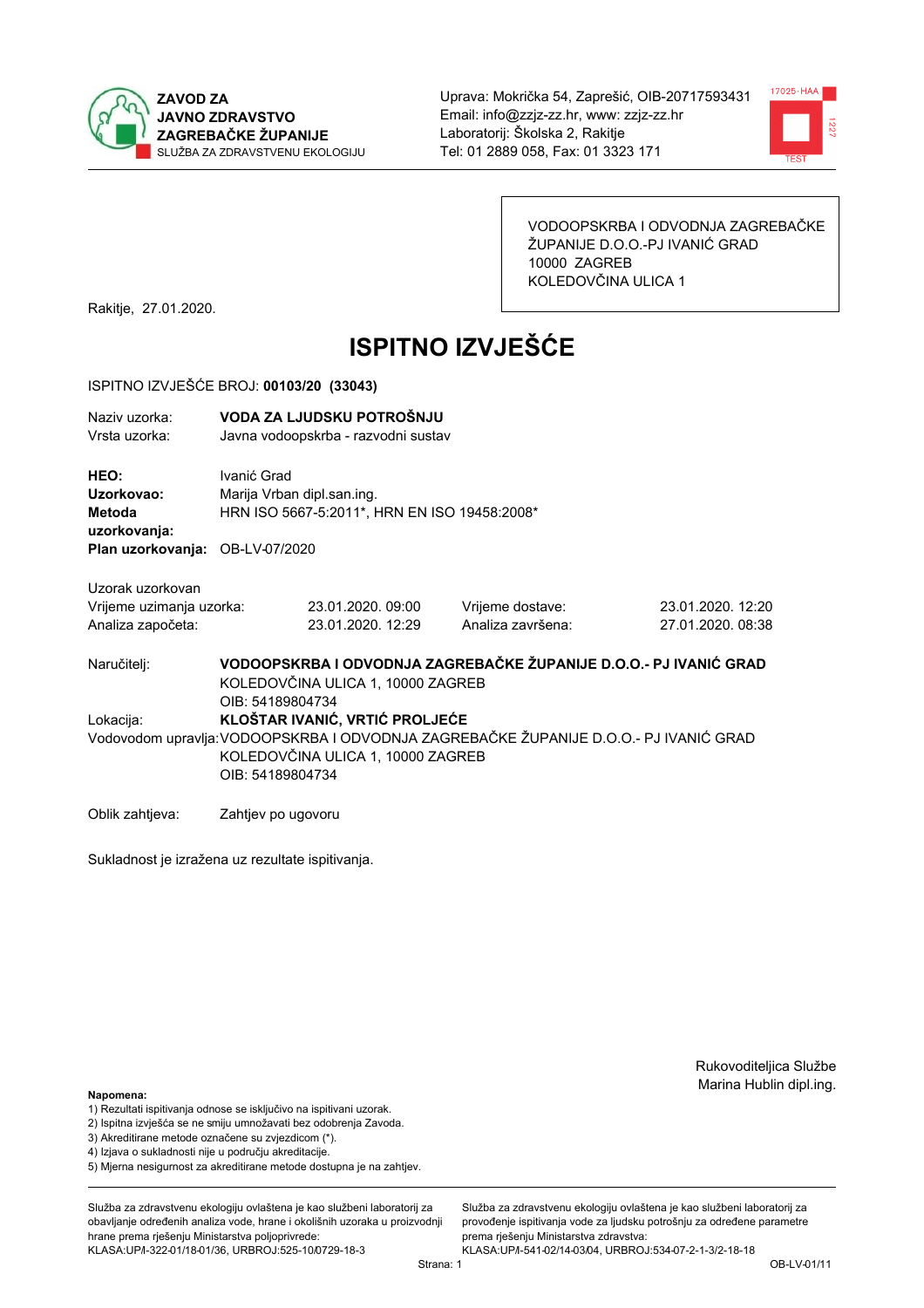### **REZULTATI ISPITIVANJA:**

Ispitno izviešće rezultat je elektroničke obrade podataka te je punovažeće bez žiga i potpisa

| Pokazatelj                | <b>Metoda</b>                           | <b>MJ</b>        | <b>Rezultatt</b> | <b>MDK**</b>  | <b>Sukladno</b> |
|---------------------------|-----------------------------------------|------------------|------------------|---------------|-----------------|
| Temperatura               | Standard Methods 21st Ed.<br>2005.2550B | $^{\circ}$ C     | 9,6              | 25            | DA              |
| Slobodni rezidualni klor  | HRN EN ISO 7393-2:2018                  | mg/L $Cl2$       | 0,16             | 0,5           | DA              |
| Boja                      | HRN EN ISO 7887:2012                    | mg/L Pt/Co skale | < 5              | 20            | DA              |
| Mutnoća                   | HRN EN ISO 7027-1:2016*                 | NTU jedinica     | 0,16             | 4             | DA              |
| <b>Miris</b>              | HRN EN 1622:2008                        |                  | bez              | bez           | DA              |
| <b>Okus</b>               | HRN EN 1622:2008                        |                  | bez              | bez           | DA              |
| pH                        | HRN EN ISO 10523:2012*                  | pH jedinica      | 7,5              | $6, 5 - 9, 5$ | DA              |
| Temp.pri određivanju pH   |                                         | $^{\circ}$ C     | 11,1             |               |                 |
| Elektrovodljivost         | HRN EN 27888:2008*                      | µScm-1 pri 20°C  | 434              | 2.500         | DA              |
| Utrošak KMnO <sub>4</sub> | HRN EN ISO 8467:2001                    | mg/L $O_2$       | 0,7              | 5             | DA              |
| Kloridi                   | HRN EN ISO 10304-1:2009*                | mg/L CI          | 10               | 250           | DA              |
| Nitriti                   | HRN EN ISO 10304-1:2009*                | mg/L $(NO2)$     | < 0,050          | 0,5           | DA              |
| Nitrati                   | HRN EN ISO 10304-1:2009*                | mg/L $(NO3)$     | 5,0              | 50            | DA              |
| Amonij                    | HRN ISO 7150-1:1998*                    | mg/L (NH         | < 0,05           | 0,5           | DA              |

trezultat izražen kao manje od (<) odnosi se na granicu kvantifikacije

\*\*maksimalno dozvoljena koncentracija

### Izjava o sukladnosti

Prema ispitanim parametrima uzorak vode JE SUKLADAN zahtievima članka 5. Zakona o vodi za ljudsku potrošnju (NN 56/2013, 64/2015, 104/2017, 115/2018) i priloga I Pravilnika o parametrima sukladnosti, metodama analize, monitoringu i planovima sigurnosti vode za ljudsku potrošnju te načinu vođenja registra pravnih osoba koje obavljaju djelatnost javne vodoopskrbe (NN 125/2017).

> Voditeljica Odsjeka Nikolina Ciban dipl.ing.

## Odsjek za mikrobiološka ispitivanja voda

### **REZULTATI ISPITIVANJA:**

Ispitno izvješće rezultat je elektroničke obrade podataka te je punovažeće bez žiga i potpisa

| Pokazatelj             | <b>Metoda</b>           | <b>MJ</b>   | <b>Rezultat</b> | <b>MDK**</b> | <b>Sukladno</b> |
|------------------------|-------------------------|-------------|-----------------|--------------|-----------------|
| Ukupni koliformi       | HRN EN ISO 9308-1:2014* | broj/100 mL |                 |              | DA              |
| Escherichia coli       | HRN EN ISO 9308-1:2014* | broj/100 mL | < '             | 0            | DA              |
| Enterokoki             | HRN EN ISO 7899-2:2000* | broj/100 mL | < '             |              | DA              |
| Pseudomonas aeruginosa | HRN EN ISO 16266:2008*  | broj/100 mL | < '             | 0            | DA              |
| Aerobne bakt -36°C/48h | HRN EN ISO 6222:2000*   | broj/1 mL   | 6               | 100          | DA              |
| Aerobne bakt -22°C/72h | HRN EN ISO 6222:2000*   | broj/1 mL   |                 | 100          | DA              |

\*\* maksimalno dozvoljena koncentracija

### Izjava o sukladnosti

Prema ispitanim parametrima uzorak vode JE SUKLADAN zahtjevima članka 5. Zakona o vodi za ljudsku potrošnju (NN 56/2013, 64/2015, 104/2017, 115/2018) i priloga I Pravilnika o parametrima sukladnosti, metodama analize, monitoringu i planovima sigurnosti vode za ljudsku potrošnju te načinu vođenja registra pravnih osoba koje obavljaju djelatnost javne vodoopskrbe (NN 125/2017).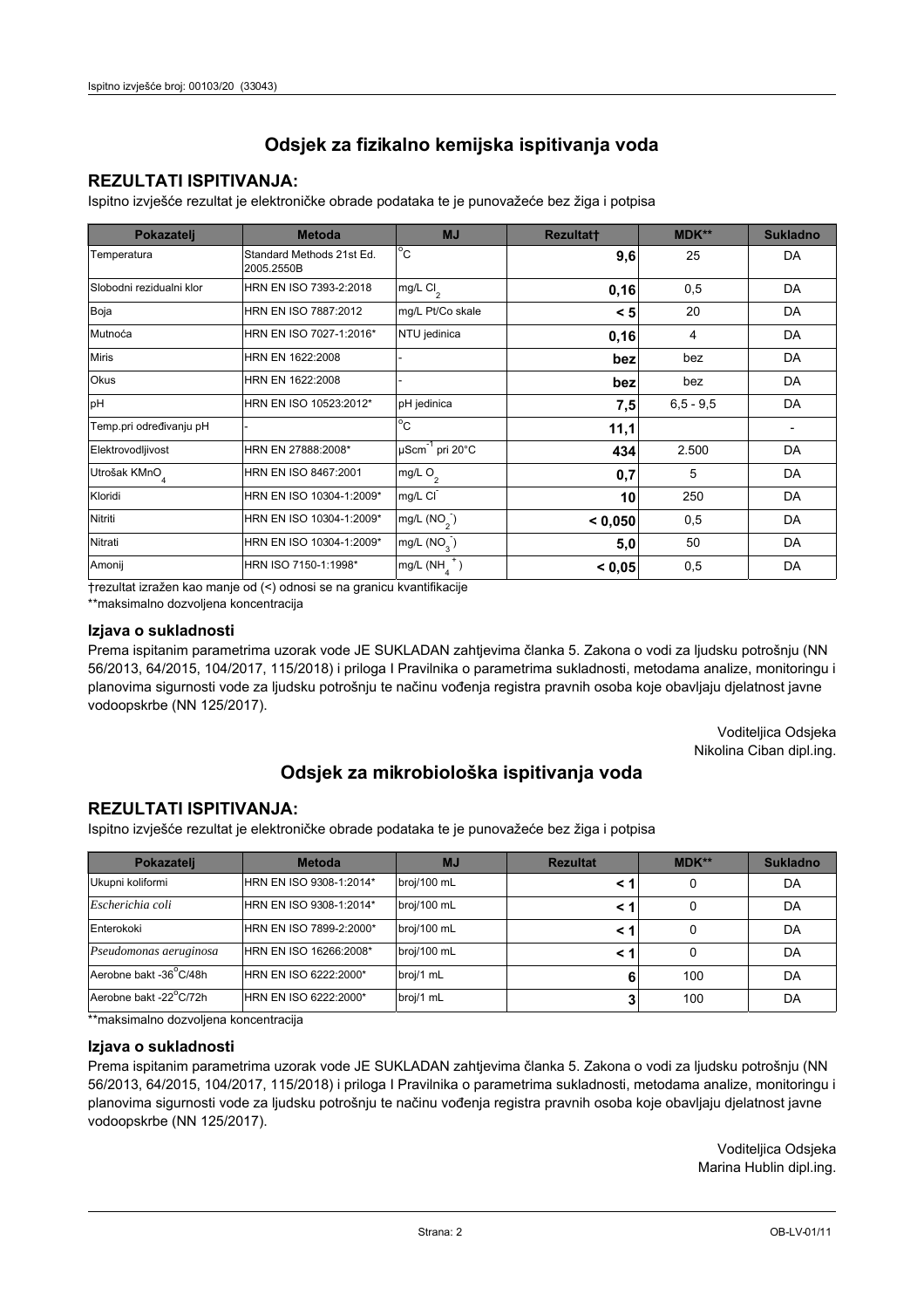



VODOOPSKRBA I ODVODNJA ZAGREBAČKE ŽUPANIJE D.O.O.-PJ IVANIĆ GRAD 10000 ZAGREB KOLEDOVČINA ULICA 1

Rakitje, 27.01.2020.

# **ISPITNO IZVJEŠĆE**

### ISPITNO IZVJEŠĆE BROJ: 00102/20 (33042)

| Naziv uzorka:                                   | VODA ZA LJUDSKU POTROŠNJU                    |
|-------------------------------------------------|----------------------------------------------|
| Vrsta uzorka:                                   | Javna vodoopskrba - razvodni sustav          |
| <b>HEO:</b>                                     | Ivanić Grad                                  |
| Uzorkovao:                                      | Marija Vrban dipl.san.ing.                   |
| Metoda                                          | HRN ISO 5667-5:2011*, HRN EN ISO 19458:2008* |
| uzorkovanja:<br>Plan uzorkovanja: OB-LV-07/2020 |                                              |

Uzorak uzorkovan Vrijeme uzimanja uzorka: Analiza započeta:

23.01.2020.08:30 23.01.2020. 12:28

Vrijeme dostave: Analiza završena: 23.01.2020. 12:20 27.01.2020. 08:37

VODOOPSKRBA I ODVODNJA ZAGREBAČKE ŽUPANIJE D.O.O.- PJ IVANIĆ GRAD Naručitelj: KOLEDOVČINA ULICA 1, 10000 ZAGREB OIB: 54189804734 Lokacija: **IVANIĆ GRAD, ŽERAVINEC VRTIĆ** Vodovodom upravlja: VODOOPSKRBA I ODVODNJA ZAGREBAČKE ŽUPANIJE D.O.O.- PJ IVANIĆ GRAD KOLEDOVČINA ULICA 1, 10000 ZAGREB OIB: 54189804734

Oblik zahtjeva: Zahtjev po ugovoru

Sukladnost je izražena uz rezultate ispitivanja.

Rukovoditeljica Službe Marina Hublin dipl.ing.

### Napomena:

- 1) Rezultati ispitivanja odnose se isključivo na ispitivani uzorak.
- 2) Ispitna izvješća se ne smiju umnožavati bez odobrenja Zavoda.
- 3) Akreditirane metode označene su zvjezdicom (\*).
- 4) Iziava o sukladnosti nije u područiu akreditacije.
- 5) Mjerna nesigurnost za akreditirane metode dostupna je na zahtjev.

Služba za zdravstvenu ekologiju ovlaštena je kao službeni laboratorij za obavlianie određenih analiza vode, hrane i okolišnih uzoraka u proizvodniji hrane prema rješenju Ministarstva poljoprivrede: KLASA:UP/l-322-01/18-01/36, URBROJ:525-10/0729-18-3

Služba za zdravstvenu ekologiju ovlaštena je kao službeni laboratorij za provođenie ispitivania vode za liudsku potrošniu za određene parametre prema riešenju Ministarstva zdravstva:

KLASA:UP/l-541-02/14-03/04, URBROJ:534-07-2-1-3/2-18-18 Strana: 1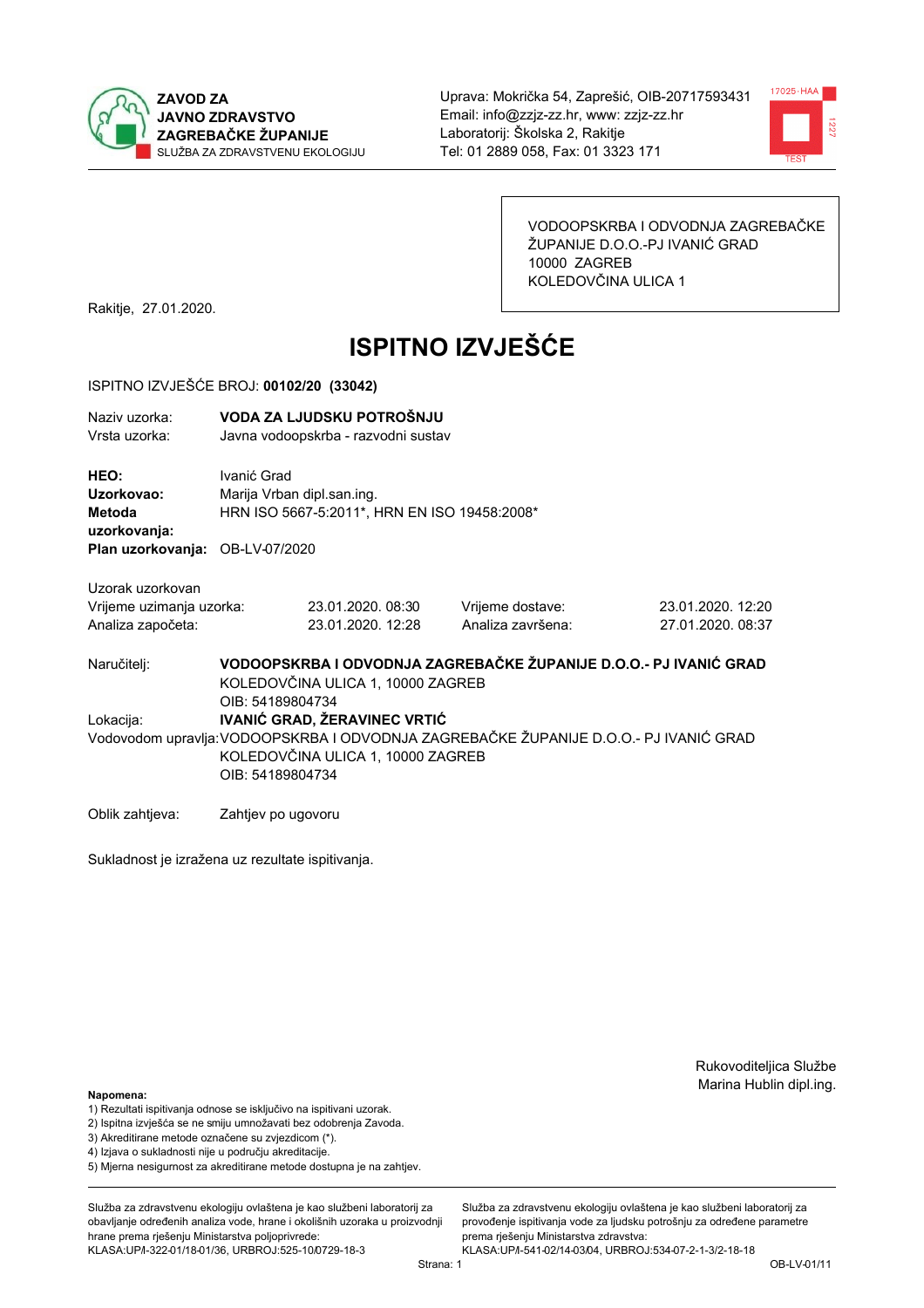### **REZULTATI ISPITIVANJA:**

Ispitno izviešće rezultat je elektroničke obrade podataka te je punovažeće bez žiga i potpisa

| Pokazatelj                | <b>Metoda</b>                           | <b>MJ</b>               | <b>Rezultatt</b> | <b>MDK**</b>  | <b>Sukladno</b> |
|---------------------------|-----------------------------------------|-------------------------|------------------|---------------|-----------------|
| Temperatura               | Standard Methods 21st Ed.<br>2005.2550B | $^{\circ}$ C            | 11,4             | 25            | DA              |
| Slobodni rezidualni klor  | HRN EN ISO 7393-2:2018                  | mg/L $Cl2$              | 0,15             | 0,5           | DA              |
| Boja                      | HRN EN ISO 7887:2012                    | mg/L Pt/Co skale        | < 5              | 20            | DA              |
| Mutnoća                   | HRN EN ISO 7027-1:2016*                 | NTU jedinica            | 0,11             | 4             | DA              |
| <b>Miris</b>              | HRN EN 1622:2008                        |                         | bez              | bez           | DA              |
| Okus                      | HRN EN 1622:2008                        |                         | bez              | bez           | DA              |
| pH                        | HRN EN ISO 10523:2012*                  | pH jedinica             | 7,5              | $6, 5 - 9, 5$ | DA              |
| Temp.pri određivanju pH   |                                         | $^{\circ}$ C            | 11,0             |               |                 |
| Elektrovodljivost         | HRN EN 27888:2008*                      | µScm-1 pri 20°C         | 426              | 2.500         | DA              |
| Utrošak KMnO <sub>4</sub> | HRN EN ISO 8467:2001                    | mg/L O <sub>2</sub>     | 0,6              | 5             | DA              |
| Kloridi                   | HRN EN ISO 10304-1:2009*                | mg/L CI                 | 10               | 250           | DA              |
| Nitriti                   | HRN EN ISO 10304-1:2009*                | mg/L (NO <sub>2</sub> ) | < 0.050          | 0,5           | DA              |
| Nitrati                   | HRN EN ISO 10304-1:2009*                | mg/L (NO <sub>3</sub> ) | 5,0              | 50            | DA              |
| Amonij                    | HRN ISO 7150-1:1998*                    | mg/L (NH                | < 0,05           | 0,5           | DA              |

trezultat izražen kao manje od (<) odnosi se na granicu kvantifikacije

\*\*maksimalno dozvoljena koncentracija

### Izjava o sukladnosti

Prema ispitanim parametrima uzorak vode JE SUKLADAN zahtievima članka 5. Zakona o vodi za ljudsku potrošnju (NN 56/2013, 64/2015, 104/2017, 115/2018) i priloga I Pravilnika o parametrima sukladnosti, metodama analize, monitoringu i planovima sigurnosti vode za ljudsku potrošnju te načinu vođenja registra pravnih osoba koje obavljaju djelatnost javne vodoopskrbe (NN 125/2017).

> Voditeljica Odsjeka Nikolina Ciban dipl.ing.

## Odsjek za mikrobiološka ispitivanja voda

### **REZULTATI ISPITIVANJA:**

Ispitno izvješće rezultat je elektroničke obrade podataka te je punovažeće bez žiga i potpisa

| Pokazatelj             | <b>Metoda</b>           | <b>MJ</b>   | <b>Rezultat</b> | <b>MDK**</b> | <b>Sukladno</b> |
|------------------------|-------------------------|-------------|-----------------|--------------|-----------------|
| Ukupni koliformi       | HRN EN ISO 9308-1:2014* | broj/100 mL |                 |              | DA              |
| Escherichia coli       | HRN EN ISO 9308-1:2014* | broj/100 mL | < 1             |              | DA              |
| Enterokoki             | HRN EN ISO 7899-2:2000* | broj/100 mL | < '             |              | DA              |
| Pseudomonas aeruginosa | HRN EN ISO 16266:2008*  | broj/100 mL | < 1             | 0            | DA              |
| Aerobne bakt -36 C/48h | HRN EN ISO 6222:2000*   | broj/1 mL   | 10              | 100          | DA              |
| Aerobne bakt -22°C/72h | HRN EN ISO 6222:2000*   | broj/1 mL   |                 | 100          | DA              |

\*\* maksimalno dozvoljena koncentracija

### Izjava o sukladnosti

Prema ispitanim parametrima uzorak vode JE SUKLADAN zahtjevima članka 5. Zakona o vodi za ljudsku potrošnju (NN 56/2013, 64/2015, 104/2017, 115/2018) i priloga I Pravilnika o parametrima sukladnosti, metodama analize, monitoringu i planovima sigurnosti vode za ljudsku potrošnju te načinu vođenja registra pravnih osoba koje obavljaju djelatnost javne vodoopskrbe (NN 125/2017).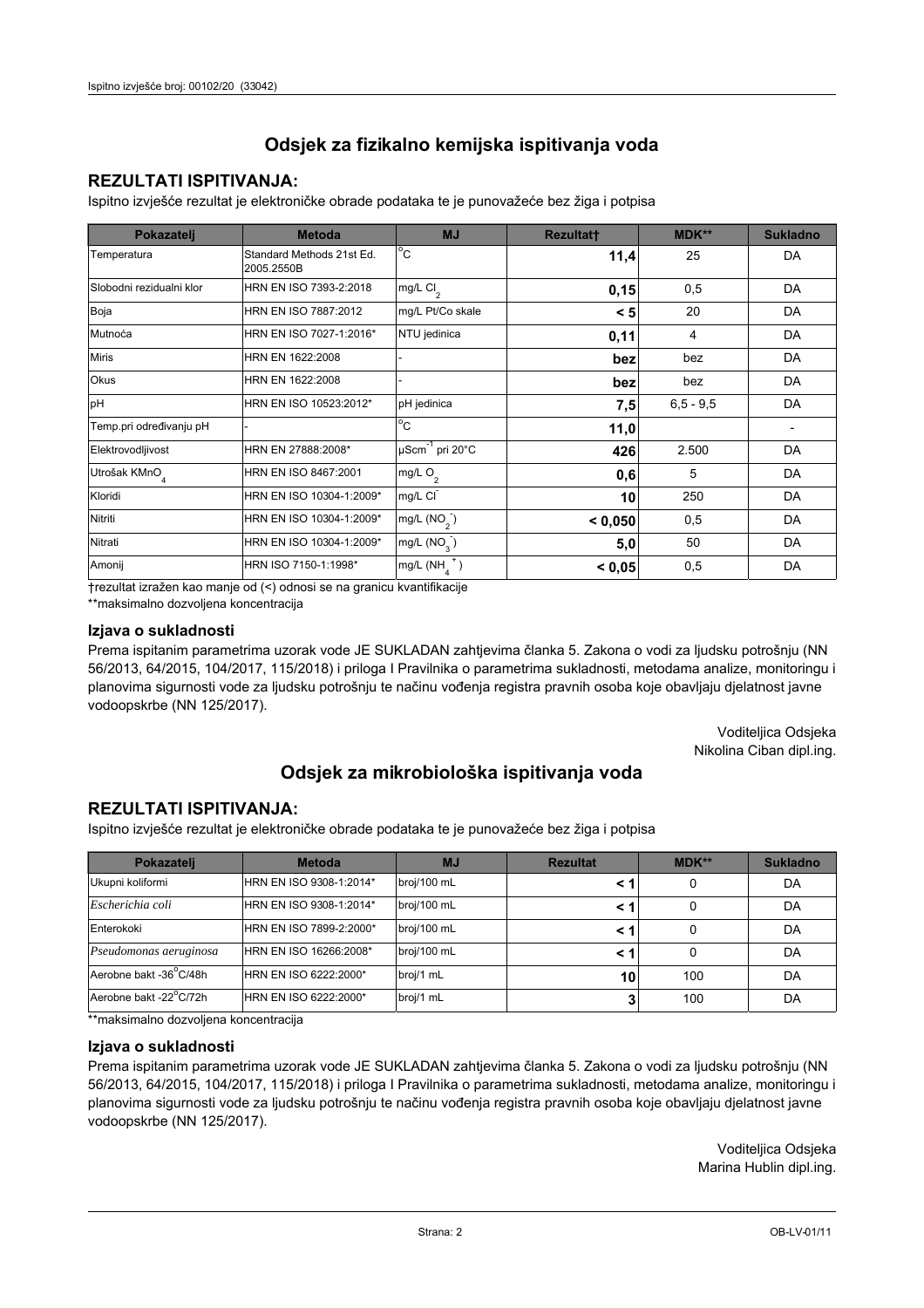



VODOOPSKRBA I ODVODNJA ZAGREBAČKE ŽUPANIJE D.O.O.-PJ IVANIĆ GRAD 10000 ZAGREB KOLEDOVČINA ULICA 1

Rakitje, 27.01.2020.

# **ISPITNO IZVJEŠĆE**

#### ISPITNO IZVJEŠĆE BROJ: 00101/20 (33041)

| Naziv uzorka: | VODA ZA LJUDSKU POTROŠNJU           |
|---------------|-------------------------------------|
| Vrsta uzorka: | Javna vodoopskrba - razvodni sustav |

HEO: Ivanić Grad Uzorkovao: Marija Vrban dipl.san.ing. Metoda HRN ISO 5667-5:2011\*, HRN EN ISO 19458:2008\* uzorkovanja: Plan uzorkovanja: OB-LV-07/2020

Uzorak uzorkovan

| Vrijeme uzimanja uzorka: | 23.01.2020.08:00  | Vrijeme dostave:  | 23.01.2020. 12:20 |
|--------------------------|-------------------|-------------------|-------------------|
| Analiza započeta:        | 23.01.2020. 12:27 | Analiza završena: | 27.01.2020.08:37  |

VODOOPSKRBA I ODVODNJA ZAGREBAČKE ŽUPANIJE D.O.O.- PJ IVANIĆ GRAD Naručitelj: KOLEDOVČINA ULICA 1, 10000 ZAGREB OIB: 54189804734 Lokacija: **OŠ POSAVSKI BREGI** Vodovodom upravlja: VODOOPSKRBA I ODVODNJA ZAGREBAČKE ŽUPANIJE D.O.O.- PJ IVANIĆ GRAD KOLEDOVČINA ULICA 1, 10000 ZAGREB OIB: 54189804734

Oblik zahtjeva: Zahtjev po ugovoru

Sukladnost je izražena uz rezultate ispitivanja.

Rukovoditeljica Službe Marina Hublin dipl.ing.

#### Napomena:

- 1) Rezultati ispitivanja odnose se isključivo na ispitivani uzorak.
- 2) Ispitna izvješća se ne smiju umnožavati bez odobrenja Zavoda.
- 3) Akreditirane metode označene su zvjezdicom (\*).
- 4) Iziava o sukladnosti nije u području akreditacije.
- 5) Mjerna nesigurnost za akreditirane metode dostupna je na zahtjev.

Služba za zdravstvenu ekologiju ovlaštena je kao službeni laboratorij za obavlianie određenih analiza vode, hrane i okolišnih uzoraka u proizvodniji hrane prema rješenju Ministarstva poljoprivrede: KLASA:UP/l-322-01/18-01/36, URBROJ:525-10/0729-18-3

Služba za zdravstvenu ekologiju ovlaštena je kao službeni laboratorij za provođenie ispitivania vode za liudsku potrošniu za određene parametre prema riešenju Ministarstva zdravstva: